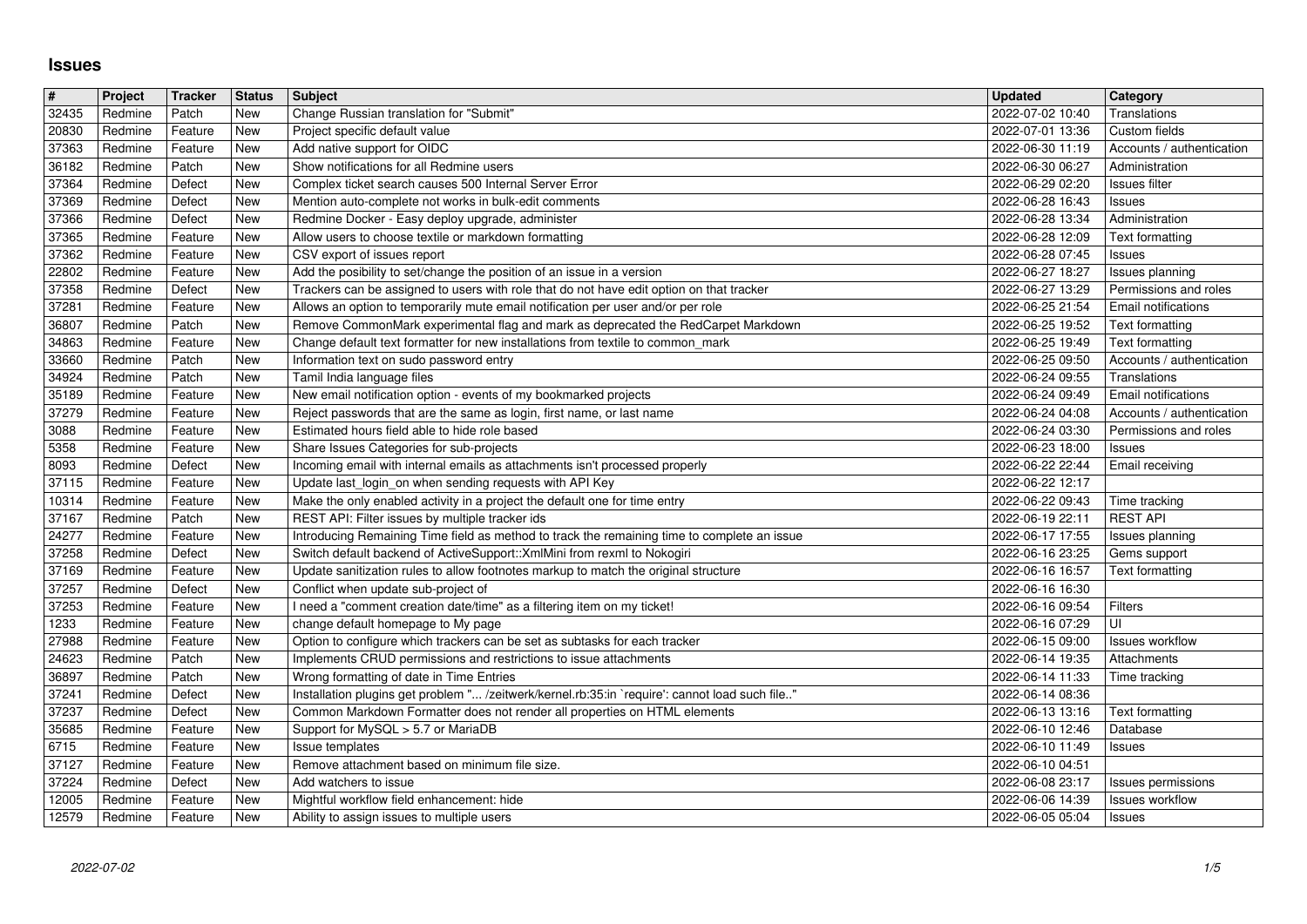| $\overline{\mathbf{H}}$<br>29649 | Project<br>Redmine | Tracker<br>Patch   | <b>Status</b><br>New     | Subject<br>Rake task to export wiki to HTML/PDF                                                                                                                    | <b>Updated</b><br>2022-06-02 15:25   | Category<br>Wiki                             |
|----------------------------------|--------------------|--------------------|--------------------------|--------------------------------------------------------------------------------------------------------------------------------------------------------------------|--------------------------------------|----------------------------------------------|
| 37192                            | Redmine            | Defect             | New                      | Missing datepicker-en-US.js                                                                                                                                        | 2022-06-02 07:31                     | 118n                                         |
| 5458<br>202                      | Redmine<br>Redmine | Feature<br>Feature | New<br><b>New</b>        | Extend Start/Due date to include time<br>Textilization of Documents, News and Timelog-entry comments                                                               | 2022-06-01 09:12<br>2022-06-01 09:05 | Issues<br>Text formatting                    |
| 1086                             | Redmine            | Feature            | New                      | Fine grained permissions                                                                                                                                           | 2022-06-01 08:56                     | Permissions and roles                        |
| 37176<br>3972                    | Redmine<br>Redmine | Feature<br>Feature | <b>New</b><br><b>New</b> | Mutli language public queries<br>Translation for field values                                                                                                      | 2022-05-31 10:50<br>2022-05-31 10:14 | Translations<br>118n                         |
| 4939<br>37173                    | Redmine            | Feature            | New                      | List of tasks filtered as OR and not AND<br>Better UX in sidebar                                                                                                   | 2022-05-30 20:15                     | Issues filter                                |
| 13296                            | Redmine<br>Redmine | Feature<br>Feature | New<br>New               | Permits defining a default "due date"                                                                                                                              | 2022-05-30 18:19<br>2022-05-27 13:50 | UI<br>Issues                                 |
| 37166<br>37165                   | Redmine<br>Redmine | Defect<br>Defect   | New<br>New               | Roles of a project member can be made empty<br>Can not get anonymous user using User.find                                                                          | 2022-05-27 11:54<br>2022-05-27 04:15 | Project settings                             |
| 37164                            | Redmine            | Defect             | New                      | Copying a role does not copy custom field visibility                                                                                                               | 2022-05-26 23:21                     | Administration                               |
| 37048<br>24013                   | Redmine<br>Redmine | Defect<br>Feature  | New<br>New               | generate redmine_plugin is broken for Redmine 5<br>Firebird and RedDatabase support                                                                                | 2022-05-24 10:41<br>2022-05-20 16:17 | Database                                     |
| 37142                            | Redmine            | Defect             | New                      | redmine:send_reminders NOT work                                                                                                                                    | 2022-05-20 11:16                     | <b>Email notifications</b>                   |
| 37123<br>37114                   | Redmine<br>Redmine | Feature<br>Defect  | New<br>New               | How to access the "Link values to URL" using API<br>syntax issue - "table in indent paragraph"                                                                     | 2022-05-16 11:07<br>2022-05-16 01:48 | <b>REST API</b><br>Text formatting           |
| 37108<br>37104                   | Redmine<br>Redmine | Feature<br>Defect  | New<br>New               | Support all variation of same character in persian/arabic scripts<br>convert emails into tickets with different projects                                           | 2022-05-11 14:44<br>2022-05-11 14:05 | Email receiving                              |
| 2911                             | Redmine            | Feature            | New                      | Add time filter to issues summary report                                                                                                                           | 2022-05-10 17:14                     | Issues                                       |
| 37099<br>8488                    | Redmine<br>Redmine | Feature<br>Feature | New<br>New               | Add regexps to parse more SCM messages<br>Create an 'Involve' mechanism to private issues                                                                          | 2022-05-09 18:01<br>2022-05-09 13:18 | <b>SCM</b><br>Issues                         |
| 9750                             | Redmine            | Feature            | New                      | Archive elements in a list custom field                                                                                                                            | 2022-05-06 13:52                     | Custom fields                                |
| 37077<br>36969                   | Redmine<br>Redmine | Feature<br>Defect  | New<br>New               | "Unifying" core/custom field logic<br>EmailAddress regex matches invalid email addresses                                                                           | 2022-05-06 00:14<br>2022-05-05 09:08 | Custom fields<br>Accounts / authentication   |
| 37072<br>36320                   | Redmine<br>Redmine | Defect<br>Feature  | New<br>New               | button_save_object should not downcase label_query<br>Migrate to Rails 7                                                                                           | 2022-05-05 05:22<br>2022-05-04 10:26 | 118n<br>Rails support                        |
| 11530                            | Redmine            | Feature            | <b>New</b>               | Support hooks in mailer                                                                                                                                            | 2022-05-01 22:30                     | <b>Email notifications</b>                   |
| 37062<br>35192                   | Redmine<br>Redmine | Feature<br>Defect  | New<br>New               | Possibility to move custom fields before the built-in fields<br>Watchers pop up window appears after a long time                                                   | 2022-04-30 10:33<br>2022-04-29 09:32 | l UI<br>Issues                               |
| 37038                            | Redmine            | Defect             | New                      | Email notifications error                                                                                                                                          | 2022-04-26 22:33                     | Email notifications                          |
| 30771<br>36162                   | Redmine<br>Redmine | Defect<br>Feature  | New<br>New               | Author of issue is listed at assignee drop box<br>Add notification reason to the email instead of the default static email footer                                  | 2022-04-26 16:31<br>2022-04-26 15:20 | Permissions and roles<br>Email notifications |
| 37008                            | Redmine            | Defect             | New                      | Custom query                                                                                                                                                       | 2022-04-22 14:49                     | Search engine                                |
| 37007<br>37005                   | Redmine<br>Redmine | Defect<br>Feature  | New<br>New               | Switching project in "New Issue" shows wrong fields and uses disallowed default tracker<br>Filter the issue whose status changed to open last week                 | 2022-04-22 14:39<br>2022-04-22 12:07 | Issues permissions<br>Filters                |
| 18556<br>37000                   | Redmine<br>Redmine | Feature<br>Defect  | New<br>New               | Add ability to configure limit of attachments at once<br>Repositories are not displaying properly at 125% in Safari 15.4                                           | 2022-04-21 14:41<br>2022-04-21 12:15 | Attachments<br> U                            |
| 34287                            | Redmine            | Feature            | New                      | Use searchable project selectbox in issue create/update form                                                                                                       | 2022-04-21 06:58                     | <b>Issues</b>                                |
| 1712<br>36967                    | Redmine<br>Redmine | Feature<br>Defect  | New<br>New               | add custom fields that are calculations of other fields<br>issue#create difference error patterns between project_id inside and outside with none member condition | 2022-04-18 14:32<br>2022-04-18 09:56 | Custom fields<br>Issues                      |
| 31043                            | Redmine            | Feature            | New                      | Search/filter users in backend                                                                                                                                     | 2022-04-17 13:19                     | Administration                               |
|                                  |                    |                    |                          |                                                                                                                                                                    |                                      |                                              |
|                                  |                    |                    |                          |                                                                                                                                                                    |                                      |                                              |
|                                  |                    |                    |                          |                                                                                                                                                                    |                                      |                                              |
|                                  |                    |                    |                          |                                                                                                                                                                    |                                      |                                              |
|                                  |                    |                    |                          |                                                                                                                                                                    |                                      |                                              |
|                                  |                    |                    |                          |                                                                                                                                                                    |                                      |                                              |
|                                  |                    |                    |                          |                                                                                                                                                                    |                                      |                                              |
|                                  |                    |                    |                          |                                                                                                                                                                    |                                      |                                              |
|                                  |                    |                    |                          |                                                                                                                                                                    |                                      |                                              |
|                                  |                    |                    |                          |                                                                                                                                                                    |                                      |                                              |
|                                  |                    |                    |                          |                                                                                                                                                                    |                                      |                                              |
|                                  |                    |                    |                          |                                                                                                                                                                    |                                      |                                              |
|                                  |                    |                    |                          |                                                                                                                                                                    |                                      |                                              |
|                                  |                    |                    |                          |                                                                                                                                                                    |                                      |                                              |
|                                  |                    |                    |                          |                                                                                                                                                                    |                                      |                                              |
|                                  |                    |                    |                          |                                                                                                                                                                    |                                      |                                              |
|                                  |                    |                    |                          |                                                                                                                                                                    |                                      |                                              |
|                                  |                    |                    |                          |                                                                                                                                                                    |                                      |                                              |
|                                  |                    |                    |                          |                                                                                                                                                                    |                                      |                                              |
|                                  |                    |                    |                          |                                                                                                                                                                    |                                      |                                              |
|                                  |                    |                    |                          |                                                                                                                                                                    |                                      |                                              |
|                                  |                    |                    |                          |                                                                                                                                                                    |                                      |                                              |
|                                  |                    |                    |                          |                                                                                                                                                                    |                                      |                                              |
|                                  |                    |                    |                          |                                                                                                                                                                    |                                      |                                              |
|                                  |                    |                    |                          |                                                                                                                                                                    |                                      |                                              |
|                                  |                    |                    |                          |                                                                                                                                                                    |                                      |                                              |
|                                  |                    |                    |                          |                                                                                                                                                                    |                                      |                                              |
|                                  |                    |                    |                          |                                                                                                                                                                    |                                      |                                              |
|                                  |                    |                    |                          |                                                                                                                                                                    |                                      |                                              |
|                                  |                    |                    |                          |                                                                                                                                                                    |                                      |                                              |
|                                  |                    |                    |                          |                                                                                                                                                                    |                                      |                                              |
|                                  |                    |                    |                          |                                                                                                                                                                    |                                      |                                              |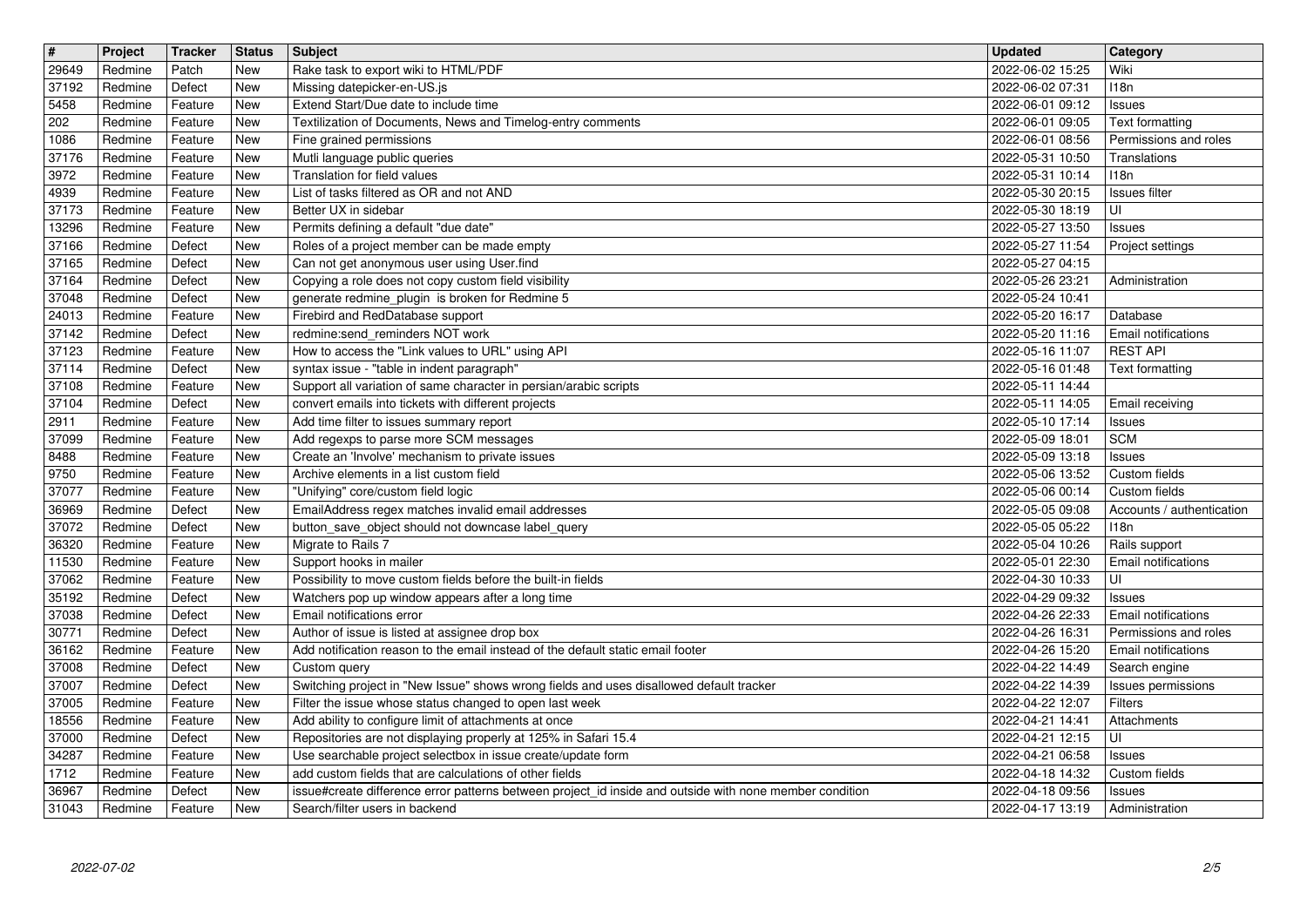| $\boxed{\texttt{#}}$ | Project            | <b>Tracker</b>     | <b>Status</b>            | Subject                                                                                                                                                                 | <b>Updated</b>                       | Category                             |
|----------------------|--------------------|--------------------|--------------------------|-------------------------------------------------------------------------------------------------------------------------------------------------------------------------|--------------------------------------|--------------------------------------|
| 4687                 | Redmine            | Feature            | New                      | Add copy project permission                                                                                                                                             | 2022-04-14 03:54                     | Projects                             |
| 36852<br>35920       | Redmine<br>Redmine | Feature<br>Feature | New<br><b>New</b>        | Load and use bash/system ENV variables in config YML files<br>Display caption of "Group by column" on the grouped issues list                                           | 2022-04-12 18:16<br>2022-04-12 08:03 |                                      |
| 25129                | Redmine            | Feature            | <b>New</b>               | Group based custom queries                                                                                                                                              | 2022-04-11 16:41                     | <b>Issues</b>                        |
| 11044                | Redmine            | Feature            | New                      | Custom field types for time and datetime                                                                                                                                | 2022-04-11 14:10                     | Custom fields                        |
| 36933                | Redmine            | Feature            | New                      | Halt Redmine boot entirely instead of showing a warning in admin/info when there are pending migrations                                                                 | 2022-04-11 09:11                     | Administration                       |
| 36931<br>29664       | Redmine<br>Redmine | Feature<br>Feature | <b>New</b><br>New        | Option to search active projects only<br>Webhook triggers in Redmine                                                                                                    | 2022-04-11 04:05<br>2022-04-08 10:31 | Search engine                        |
| 32399                | Redmine            | Feature            | <b>New</b>               | Drop support for migrating from Trac or Mantins                                                                                                                         | 2022-04-07 21:33                     | Importers                            |
| 29853                | Redmine            | Defect             | <b>New</b>               | Default plugin value is not                                                                                                                                             | 2022-04-07 10:39                     | Plugin API                           |
| 7610<br>36875        | Redmine<br>Redmine | Patch<br>Feature   | <b>New</b><br><b>New</b> | Patch providing issue journal rollback<br>Run garbage collection by clicking on the admin site                                                                          | 2022-04-05 08:16<br>2022-04-03 07:44 | <b>Issues</b><br>Administration      |
| 36864                | Redmine            | Defect             | New                      | Email can't be dragged into Redmine 4.2.3                                                                                                                               | 2022-03-31 06:00                     | <b>Issues</b>                        |
| 25808                | Redmine            | Feature            | <b>New</b>               | Allow import issues and time entries on multiple projects (map Project field to a column from CSV)                                                                      | 2022-03-30 13:50                     | Importers                            |
| 36854                | Redmine            | Feature            | New                      | Include workflow creation in REST API                                                                                                                                   | 2022-03-29 10:14                     | <b>REST API</b>                      |
| 23576<br>36695       | Redmine<br>Redmine | Defect<br>Feature  | New<br><b>New</b>        | Issue export to PDF causes overlapping text for related issues in German locale<br>Add check in Redmine information page if default queue adapter is used in production | 2022-03-29 08:36<br>2022-03-29 07:03 | PDF export<br>Administration         |
| 2716                 | Redmine            | Feature            | New                      | User option to automatically add assignee to watchers                                                                                                                   | 2022-03-28 23:08                     | <b>Issues</b>                        |
| 3068                 | Redmine            | Feature            | <b>New</b>               | Generic task management (not issues)                                                                                                                                    | 2022-03-28 22:46                     | Translations                         |
| 36848<br>36844       | Redmine<br>Redmine | Feature<br>Patch   | <b>New</b><br><b>New</b> | API allow display "watchers" when listing several issues<br>Cleanup orphaned query and role ids from habtm join table queries_roles                                     | 2022-03-28 10:53<br>2022-03-27 23:20 | <b>REST API</b>                      |
| 24457                | Redmine            | Defect             | <b>New</b>               | Progress of version should be calculated the same way as parent tasks                                                                                                   | 2022-03-27 23:17                     | Roadmap                              |
| 16482                | Redmine            | Defect             | <b>New</b>               | Wrong search query for timelog, when timezone not UTC                                                                                                                   | 2022-03-25 21:23                     | Time tracking                        |
| 36840<br>21450       | Redmine<br>Redmine | Feature<br>Feature | New<br>New               | Migrate Wiki needs an update.<br>Totals for Total estimated time and Total spent time                                                                                   | 2022-03-25 21:01<br>2022-03-24 10:08 | Wiki                                 |
| 36814                | Redmine            | Defect             | New                      | Can't login in after upgrading to rev. 21486                                                                                                                            | 2022-03-24 04:32                     | <b>Issues list</b>                   |
| 36827                | Redmine            | Patch              | New                      | User Department Required in CSV export                                                                                                                                  | 2022-03-23 07:04                     | <b>Issues</b>                        |
| 33784                | Redmine            | Feature            | <b>New</b>               | Updating Mercurial helper to work with Python3                                                                                                                          | 2022-03-22 07:40                     | <b>SCM</b>                           |
| 28033<br>23980       | Redmine<br>Redmine | Defect<br>Patch    | <b>New</b><br>New        | Unable to turn off "For all projects" flag of custom queries<br>Replace images with icon fonts                                                                          | 2022-03-22 07:22<br>2022-03-21 22:37 | <b>Issues</b><br>UI                  |
| 32085                | Redmine            | Feature            | <b>New</b>               | Allow newline as a separator in "Allowed extensions", "Disallowed extensions", "Exclude attachments by name" field in                                                   | 2022-03-21 21:08                     | Administration                       |
|                      |                    |                    |                          | Administration                                                                                                                                                          |                                      |                                      |
| 35014                | Redmine            | Feature            | New                      | Review and update supported database engines and versions                                                                                                               | 2022-03-21 21:08                     | Database                             |
| 26030<br>30099       | Redmine<br>Redmine | Patch<br>Defect    | New<br><b>New</b>        | Like issues and news comments, want to specify the display order of the forum's reply.<br>Multiple blank lines in pre tags are not preserved in Textile                 | 2022-03-21 21:08<br>2022-03-21 21:08 | Forums<br>Text formatting            |
| 23954                | Redmine            | Patch              | New                      | Shows the date of the last activity on Projects administration.                                                                                                         | 2022-03-20 23:35                     | Projects                             |
| 1739                 | Redmine            | Feature            | <b>New</b>               | Add ability to change issue owner                                                                                                                                       | 2022-03-20 22:24                     | Issues                               |
| 16098<br>31076       | Redmine<br>Redmine | Feature<br>Patch   | New<br>New               | On relation change/add notification setting<br>Issues CSV / PDF export via ActiveJob                                                                                    | 2022-03-20 22:24<br>2022-03-20 22:24 | <b>Email notifications</b><br>Issues |
| 29830                | Redmine            | Patch              | New                      | Issue CSV export options: checkboxes have no effect for columns activated in query                                                                                      | 2022-03-19 12:59                     | <b>Issues</b>                        |
| 36806                | Redmine            | Patch              | New                      | Remove rss_* deprecated methods                                                                                                                                         | 2022-03-19 11:36                     |                                      |
| 33415<br>36801       | Redmine<br>Redmine | Defect<br>Defect   | New<br>New               | Issue#closable? doesn't handle the case of issues with open subtask(s) ánd being blocked by other open issue(s)<br>Rails Autoload Paths contain plugin libs twice       | 2022-03-19 11:26<br>2022-03-18 22:25 | ΙUΙ<br>Plugin API                    |
|                      |                    |                    |                          |                                                                                                                                                                         |                                      |                                      |
|                      |                    |                    |                          |                                                                                                                                                                         |                                      |                                      |
|                      |                    |                    |                          |                                                                                                                                                                         |                                      |                                      |
|                      |                    |                    |                          |                                                                                                                                                                         |                                      |                                      |
|                      |                    |                    |                          |                                                                                                                                                                         |                                      |                                      |
|                      |                    |                    |                          |                                                                                                                                                                         |                                      |                                      |
|                      |                    |                    |                          |                                                                                                                                                                         |                                      |                                      |
|                      |                    |                    |                          |                                                                                                                                                                         |                                      |                                      |
|                      |                    |                    |                          |                                                                                                                                                                         |                                      |                                      |
|                      |                    |                    |                          |                                                                                                                                                                         |                                      |                                      |
|                      |                    |                    |                          |                                                                                                                                                                         |                                      |                                      |
|                      |                    |                    |                          |                                                                                                                                                                         |                                      |                                      |
|                      |                    |                    |                          |                                                                                                                                                                         |                                      |                                      |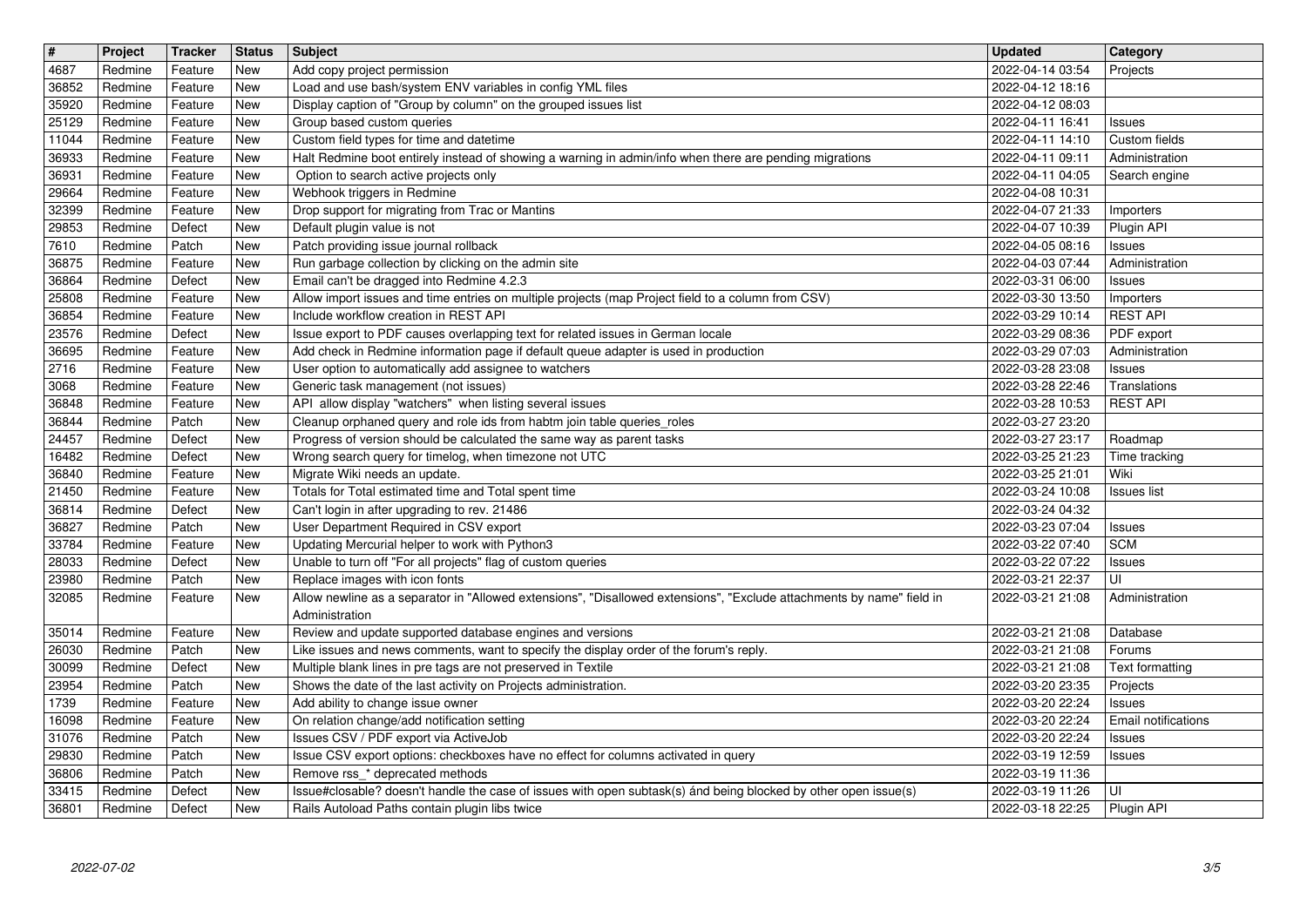| $\sqrt{t}$     | Project            | Tracker            | <b>Status</b>            | Subject                                                                                                                                                            | <b>Updated</b>                       | Category                                     |
|----------------|--------------------|--------------------|--------------------------|--------------------------------------------------------------------------------------------------------------------------------------------------------------------|--------------------------------------|----------------------------------------------|
| 31505<br>21493 | Redmine<br>Redmine | Patch<br>Patch     | New<br><b>New</b>        | Mark edited journal notes as "Edited"<br>Tweak colors of default theme                                                                                             | 2022-03-18 19:44<br>2022-03-18 19:43 | <b>Issues</b><br>UI                          |
| 16069          | Redmine            | Patch              | <b>New</b>               | Allow configuration of API limit instead of hardcoding at 100                                                                                                      | 2022-03-18 19:43                     | <b>REST API</b>                              |
| 34070          | Redmine            | Feature            | <b>New</b>               | Allow setting a grace period when forcing 2FA                                                                                                                      | 2022-03-18 19:05                     | Accounts / authentication                    |
| 17132          | Redmine            | Feature            | New                      | add ability set "private note" visibility for specific role                                                                                                        | 2022-03-18 17:11                     | Issues permissions                           |
| 36794          | Redmine            | Defect             | <b>New</b>               | Issue copying ignores workflow rules                                                                                                                               | 2022-03-17 16:46                     |                                              |
| 36785<br>6166  | Redmine<br>Redmine | Feature<br>Feature | <b>New</b><br>New        | Extension rest api<br>Support german umlauts and whitespaces in login string                                                                                       | 2022-03-17 13:10<br>2022-03-16 09:16 | <b>REST API</b><br>Accounts / authentication |
| 36581          | Redmine            | Defect             | <b>New</b>               | Clicking the "New repository" button causes a 404 error                                                                                                            | 2022-03-13 08:54                     | <b>SCM</b>                                   |
| 36059          | Redmine            | Defect             | <b>New</b>               | Fulltext search in timelog comments                                                                                                                                | 2022-03-13 06:44                     | Search engine                                |
| 664<br>239     | Redmine<br>Redmine | Feature<br>Patch   | <b>New</b><br><b>New</b> | User can choose what page he want's to be Start page<br>Adds two blocks for my/page and fixes a report bug                                                         | 2022-03-11 03:13<br>2022-03-10 21:35 | UI<br>My page                                |
| $\sqrt{251}$   | Redmine            | Patch              | <b>New</b>               | Patch for Feature Request #9785 (Default issues due date == assigned target version date)                                                                          | 2022-03-10 21:19                     |                                              |
| 36742          | Redmine            | Patch              | <b>New</b>               | Scroll to top button                                                                                                                                               | 2022-03-10 19:37                     |                                              |
| 36739          | Redmine            | Feature            | <b>New</b>               | Copy issue without notification on old issue                                                                                                                       | 2022-03-09 02:23                     | Issues                                       |
| 36735<br>36515 | Redmine<br>Redmine | Defect<br>Defect   | New<br>New               | Realitons error<br>Images with absolute Path / URL not exported to PDF                                                                                             | 2022-03-07 12:00<br>2022-03-02 23:53 | <b>Issues</b><br>PDF export                  |
| 5973           | Redmine            | Feature            | New                      | Ability to set project icons                                                                                                                                       | 2022-03-02 08:17                     | Projects                                     |
| 9059           | Redmine            | Feature            | <b>New</b>               | Custom fields should be editable based on role not only for admin                                                                                                  | 2022-03-01 18:04                     | Custom fields                                |
| 1385<br>36719  | Redmine<br>Redmine | Feature<br>Defect  | <b>New</b><br><b>New</b> | Script for import from JIRA<br>Projects page doesn't show project summary correctly if it contains a table                                                         | 2022-03-01 09:01<br>2022-02-28 17:55 | Importers<br>Projects                        |
| 29824          | Redmine            | Feature            | <b>New</b>               | Add user initials as a Gravatar icon fallback                                                                                                                      | 2022-02-27 23:33                     | UI                                           |
| 36711          | Redmine            | Feature            | <b>New</b>               | Various features for MailHandler                                                                                                                                   | 2022-02-26 23:12                     | Email receiving                              |
| 36702<br>24808 | Redmine<br>Redmine | Feature<br>Feature | New<br>New               | Inline autocomplete for versions<br>OAuth2 support for Redmine API Apps (OAuth2 Provider)                                                                          | 2022-02-25 09:06<br>2022-02-24 19:57 | <b>REST API</b>                              |
| 10048          | Redmine            | Defect             | New                      | Secondary sorting after sorting by parent task                                                                                                                     | 2022-02-24 16:47                     | <b>Issues</b>                                |
| 36700          | Redmine            | Defect             | New                      | redmine:email:receive_imap truncate body email                                                                                                                     | 2022-02-24 15:59                     | <b>Email receiving</b>                       |
| 36574          | Redmine            | Defect             | <b>New</b>               | context-menu on task                                                                                                                                               | 2022-02-24 13:53                     | UI                                           |
| 36679<br>34040 | Redmine<br>Redmine | Feature<br>Feature | New<br><b>New</b>        | Export a version as changelog text<br>Include all notes in issue list csv                                                                                          | 2022-02-22 00:28<br>2022-02-20 08:49 | Roadmap<br><b>Issues list</b>                |
| 36659          | Redmine            | Feature            | <b>New</b>               | Add "auth_source_id" to GET request for Endpoint /users.:format                                                                                                    | 2022-02-18 10:22                     | <b>REST API</b>                              |
| 16730          | Redmine            | Patch              | <b>New</b>               | Fix ordering in ApplicationHelper method principals_options_for_select                                                                                             | 2022-02-17 09:40                     | <b>Issues</b>                                |
| 10117          | Redmine            | Feature            | <b>New</b>               | 'Permission - Project - Manage Groups' required<br>Unicode character fails edit Issue                                                                              | 2022-02-16 08:29                     | Groups                                       |
| 32762<br>36634 | Redmine<br>Redmine | Defect<br>Defect   | <b>New</b><br><b>New</b> | Usability: change "are you sure" texts.                                                                                                                            | 2022-02-14 20:51<br>2022-02-14 12:36 | UI                                           |
| 35582          | Redmine            | Defect             | New                      | Error: Template::Error (Tried to load unspecified class: ActiveSupport::HashWithIndifferentAccess)                                                                 | 2022-02-13 10:04                     | Administration                               |
| 2047           | Redmine            | Feature            | New                      | Add SVG support, like images                                                                                                                                       | 2022-02-10 16:24                     | Attachments                                  |
| 11672<br>36542 | Redmine<br>Redmine | Feature<br>Defect  | New<br>New               | List related issues grouped by category<br>projects.xml API doens't include closed projects since redmine v4.1                                                     | 2022-02-10 13:27<br>2022-02-10 10:14 | Issues<br><b>REST API</b>                    |
| 36573          | Redmine            | Feature            | <b>New</b>               | Extend config.ru to support sub-uri ootb and cleanup all wiki pages                                                                                                | 2022-02-10 06:40                     | Administration                               |
| 36594          | Redmine            | Feature            | New                      | Relax rouge version dependency in Gemfile                                                                                                                          | 2022-02-09 19:31                     | Text formatting                              |
| 36583<br>36197 | Redmine<br>Redmine | Defect<br>Feature  | New<br><b>New</b>        | Navigate directly to My Page from SSO authentication avoiding redmine login<br>Make the default behavior of copying attachments configurable when copying an issue | 2022-02-07 12:19<br>2022-02-07 10:55 | OpenID<br>Issues                             |
|                |                    |                    |                          |                                                                                                                                                                    |                                      |                                              |
|                |                    |                    |                          |                                                                                                                                                                    |                                      |                                              |
|                |                    |                    |                          |                                                                                                                                                                    |                                      |                                              |
|                |                    |                    |                          |                                                                                                                                                                    |                                      |                                              |
|                |                    |                    |                          |                                                                                                                                                                    |                                      |                                              |
|                |                    |                    |                          |                                                                                                                                                                    |                                      |                                              |
|                |                    |                    |                          |                                                                                                                                                                    |                                      |                                              |
|                |                    |                    |                          |                                                                                                                                                                    |                                      |                                              |
|                |                    |                    |                          |                                                                                                                                                                    |                                      |                                              |
|                |                    |                    |                          |                                                                                                                                                                    |                                      |                                              |
|                |                    |                    |                          |                                                                                                                                                                    |                                      |                                              |
|                |                    |                    |                          |                                                                                                                                                                    |                                      |                                              |
|                |                    |                    |                          |                                                                                                                                                                    |                                      |                                              |
|                |                    |                    |                          |                                                                                                                                                                    |                                      |                                              |